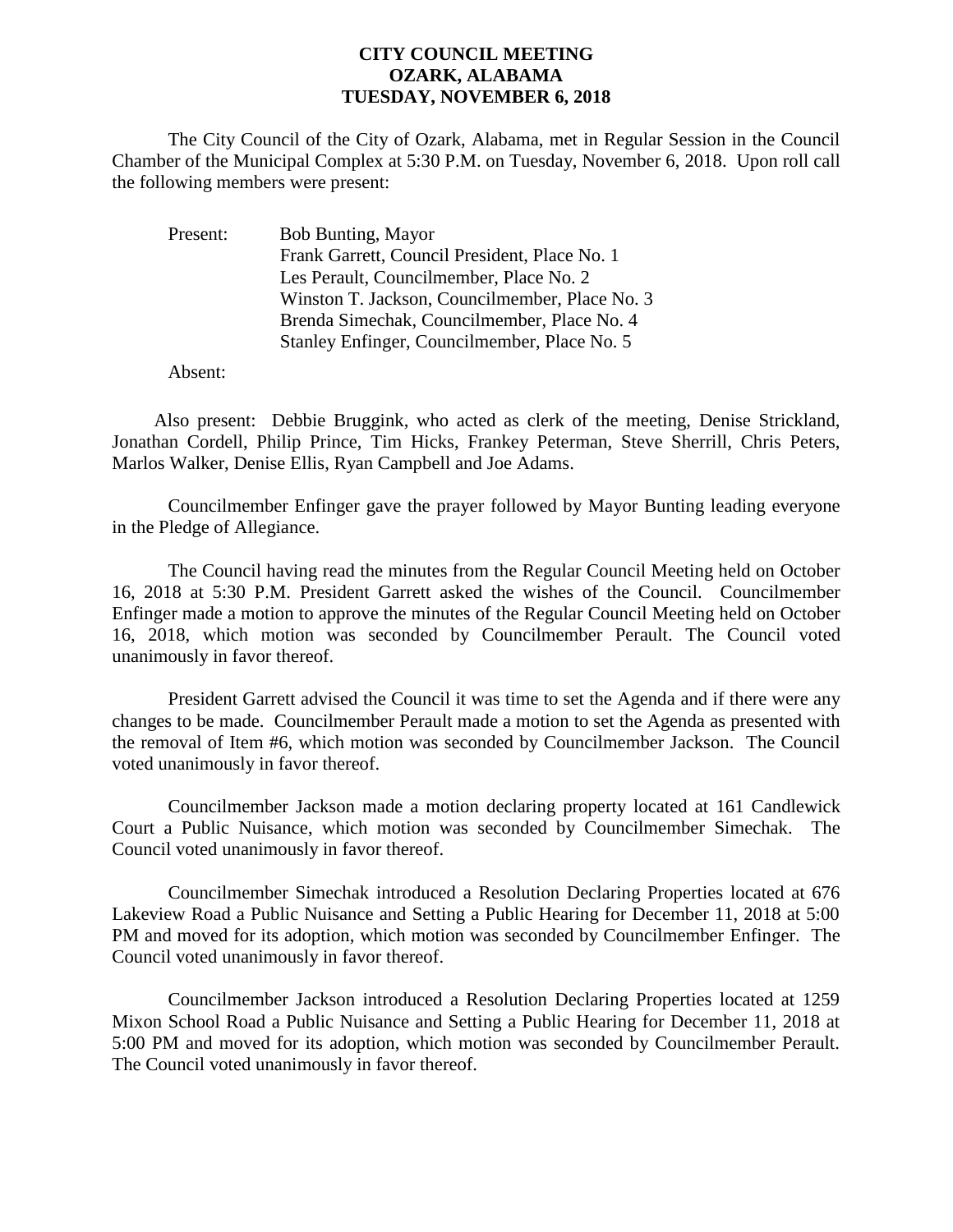Page 2 November 6, 2018

Councilmember Perault introduced a Resolution Declaring Properties located at 204 Barbara Drive a Public Nuisance and Setting a Public Hearing for December 11, 2018 at 5:00 PM and moved for its adoption, which motion was seconded by Councilmember Enfinger. The Council voted unanimously in favor thereof.

Councilmember Jackson introduced a Resolution Declaring Properties located at 1207 Meadowlake Drive a Public Nuisance and Setting a Public Hearing for December 11, 2018 at 5:00 PM and moved for its adoption, which motion was seconded by Councilmember Simechak. The Council voted unanimously in favor thereof.

Councilmember Enfinger introduced a Resolution Confirming the Cost of a Weed Lien at 488 Pine Avenue in the amount of \$320 and moved for its adoption, which motion was seconded by Councilmember Jackson. The Council voted unanimously in favor thereof.

Councilmember Simechak introduced a Resolution Confirming the Cost of a Weed Lien at 143 Lee Court in the amount of \$350 and moved for its adoption, which motion was seconded by Councilmember Enfinger. The Council voted unanimously in favor thereof.

Councilmember Perault introduced a Resolution Confirming the Cost of a Weed Lien at 151 Lee Street in the amount of \$400 and moved for its adoption, which motion was seconded by Councilmember Jackson. The Council voted unanimously in favor thereof.

Councilmember Jackson introduced a Resolution Declaring Surplus Property in the EMS Department (2 2010 Chevrolet Type 2 Ambulances), Fire Department (1996 Ford F150) and Police Department (2007 Mercury Marquis) and moved for its adoption, which motion was seconded by Councilmember Enfinger. The Council voted unanimously in favor thereof.

Councilmember Perault made a motion to authorize a temporary transfer of the EMS Ambulance, Medic 2, to the Cottonwood Rescue Squad, Inc. which motion was seconded by Councilmember Jackson. The Council voted unanimously in favor thereof.

Councilmember Enfinger made a motion to authorize the Mayor to Execute an Agreement for Disposal of Surplus Real Property for a lot at Faust Alley & Simmons Avenue, which motion was seconded by Councilmember Jackson. The Council voted unanimously in favor thereof.

Councilmember Jackson made a motion to approve an update to the City fuel pumps in the amount of \$15,998.48 from Turner's Pump Shop, which motion was seconded by Councilmember Simechak. The Council voted unanimously in favor thereof.

Councilmember Enfinger made a motion to accept a donation of real property from Samuel Joseph Saliba to the City of Ozark (a portion of the Rose Garden Downtown), which motion was seconded by Councilmember Perault. The Council voted unanimously in favor thereof.